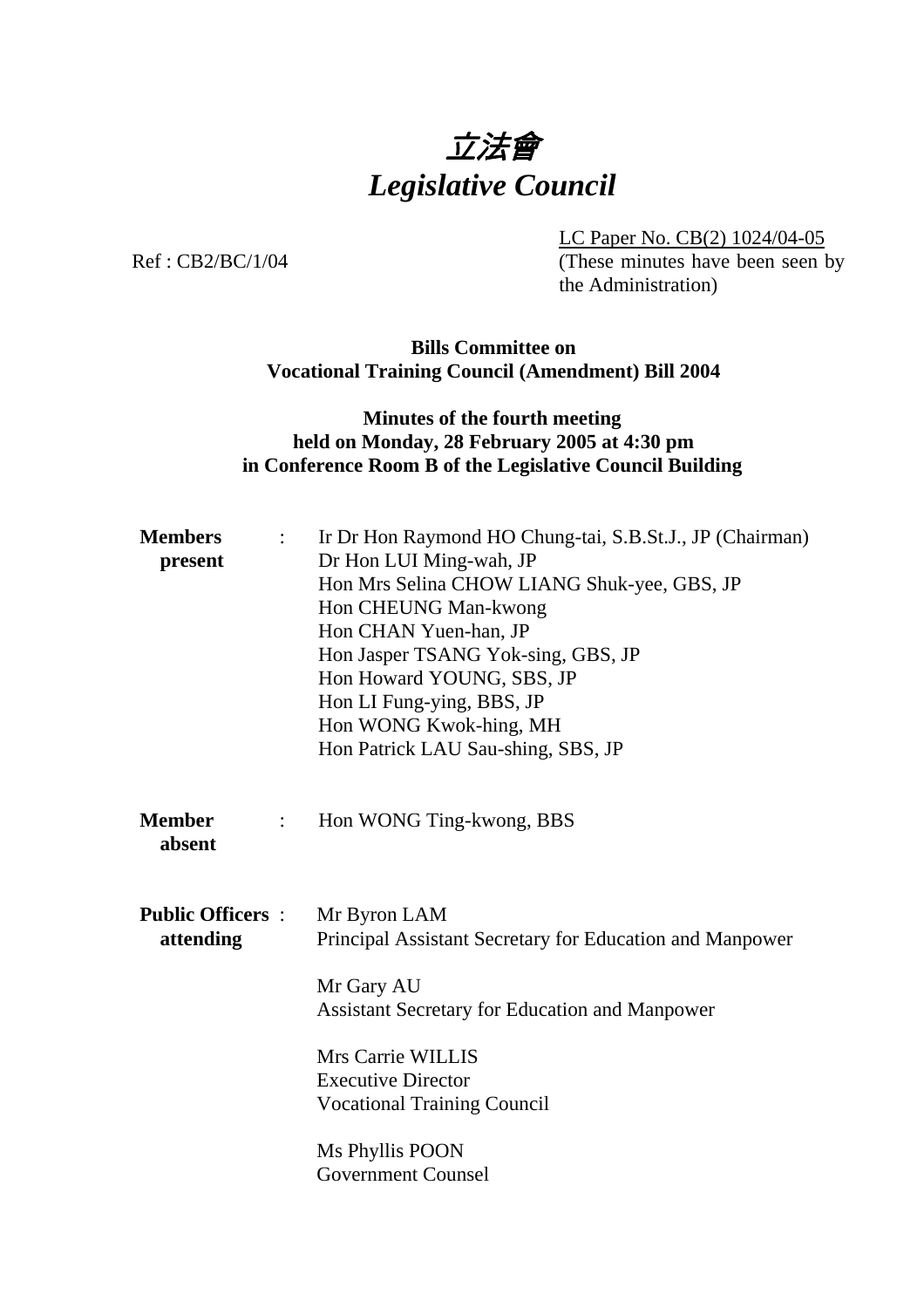| <b>Clerk</b> in<br>attendance | Mrs Sharon TONG<br>Chief Council Secretary (2)1             |
|-------------------------------|-------------------------------------------------------------|
| <b>Staff</b> in<br>attendance | <b>Miss Kitty CHENG</b><br><b>Assistant Legal Adviser 5</b> |
|                               | Miss Betty MA<br>Senior Council Secretary (2)1              |

## **I. Meeting with the Administration**

The Bills Committee deliberated (index of proceedings attached at **Annex**).

2. The Administration agreed to consider amending the term "Hong Kong person" in the proposed new section 6(5) of the Bill to "eligible person", and provide the Bills Committee with the revised Committee Stage amendments (CSAs).

## **II. Date of next meeting**

3. The Chairman concluded that, subject to the revised CSAs to be provided by the Administration, the Bills Committee had concluded its examination of the Bill. He informed members that a written report would be made to the House Committee on 11 March 2005. If the Second Reading debate on the Bill was to be resumed on 6 April 2005, the deadline for giving notice of moving CSAs would be 23 March 2005.

4. There being no other business, the meeting ended at 5:30 pm.

Council Business Division 2 Legislative Council Secretariat 8 March 2005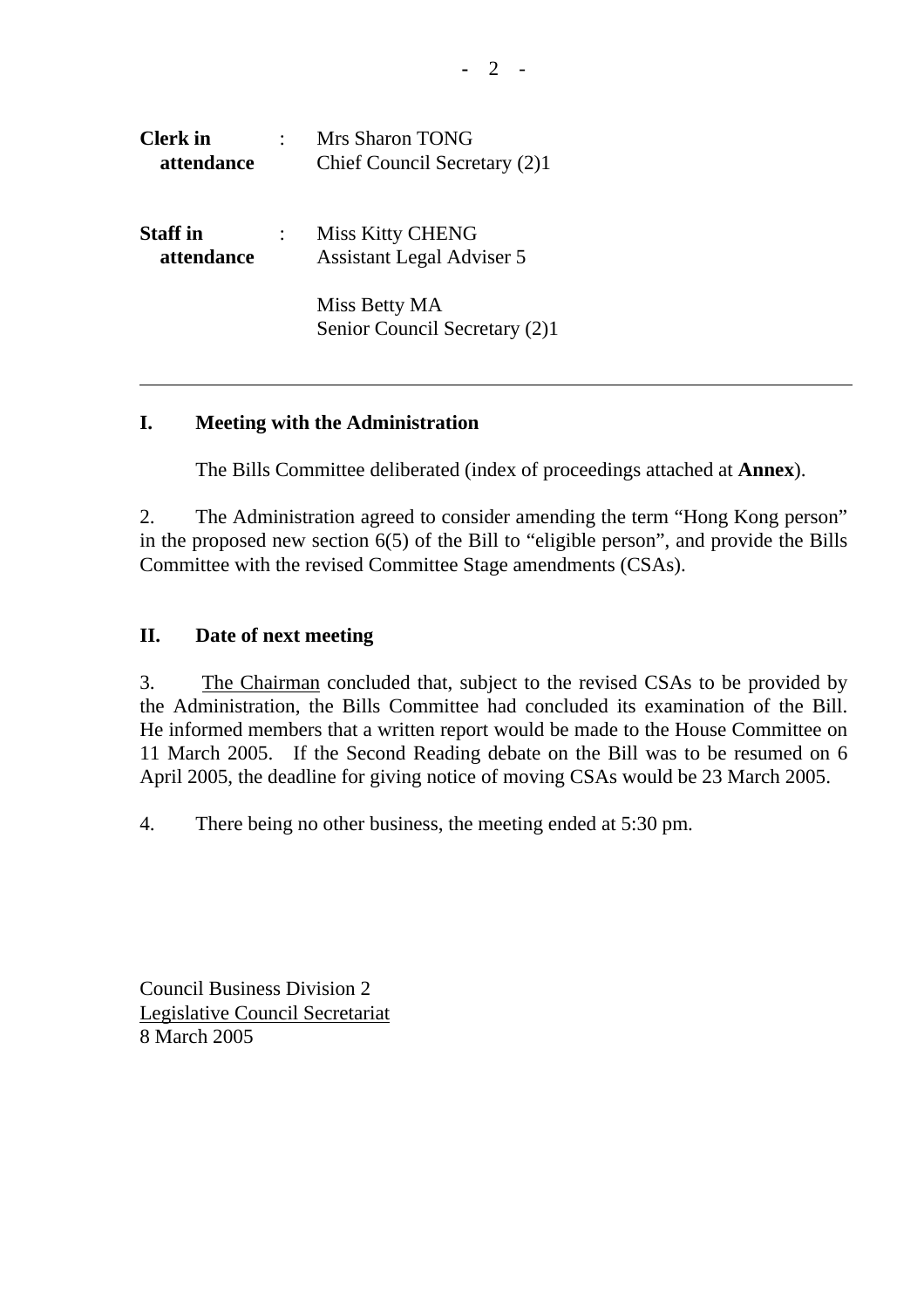## **Proceedings of the meeting of the Bills Committee on Vocational Training Council (Amendment) Bill 2004 on Monday, 28 February 2005 at 4:30 pm in Conference Room B of the Legislative Council Building**

| <b>Time marker</b>   | <b>Speaker</b>                                            | Subject(s)                                                                                                                                                                                                                                                                               | <b>Action</b><br><b>Required</b> |
|----------------------|-----------------------------------------------------------|------------------------------------------------------------------------------------------------------------------------------------------------------------------------------------------------------------------------------------------------------------------------------------------|----------------------------------|
| $000000 -$<br>000151 | Chairman                                                  | Welcoming remarks                                                                                                                                                                                                                                                                        |                                  |
| $000152 -$<br>000323 | Admin                                                     | Administration's response to<br>issues raised by members at the<br>last meeting. (LC Paper No.<br>$CB(2)920/04-05(01))$                                                                                                                                                                  |                                  |
| $000324 -$<br>000737 | Chairman                                                  | Clause-by-clause examination<br>of the Bill;<br>Clauses 1 to 3 of the Bill                                                                                                                                                                                                               |                                  |
| $000738 -$<br>001411 | Admin<br>Chairman<br>Hon Mrs Selina CHOW                  | Clause 4 of the Bill;<br>Effect of the proposed<br><b>Committee Stage amendments</b><br>$(CSAs)$ to section $6(2)$ of the<br>Bill <i>i.e.</i> to expressly empower<br>the Vocational Training Council<br>(VTC) to participate in<br>partnership, corporate holdings<br>and joint venture |                                  |
| $001412 -$<br>001536 | Chairman<br>Admin                                         | Effect of the proposed CSAs to<br>new section $6(3)$ of the Bill i.e.<br>to enable VTC to perform any<br>of its function in a place outside<br>Hong Kong                                                                                                                                 |                                  |
| $001537 -$<br>001908 | Chairman<br>Hon LI Fung-ying<br>Admin<br>Hon Jasper TSANG | Drafting and effect of the<br>proposed CSAs to new section<br>$6(4)$ of the Bill regarding<br>allowing VTC to perform its<br>functions for the training and<br>education of persons who were<br>not Hong Kong persons                                                                    |                                  |